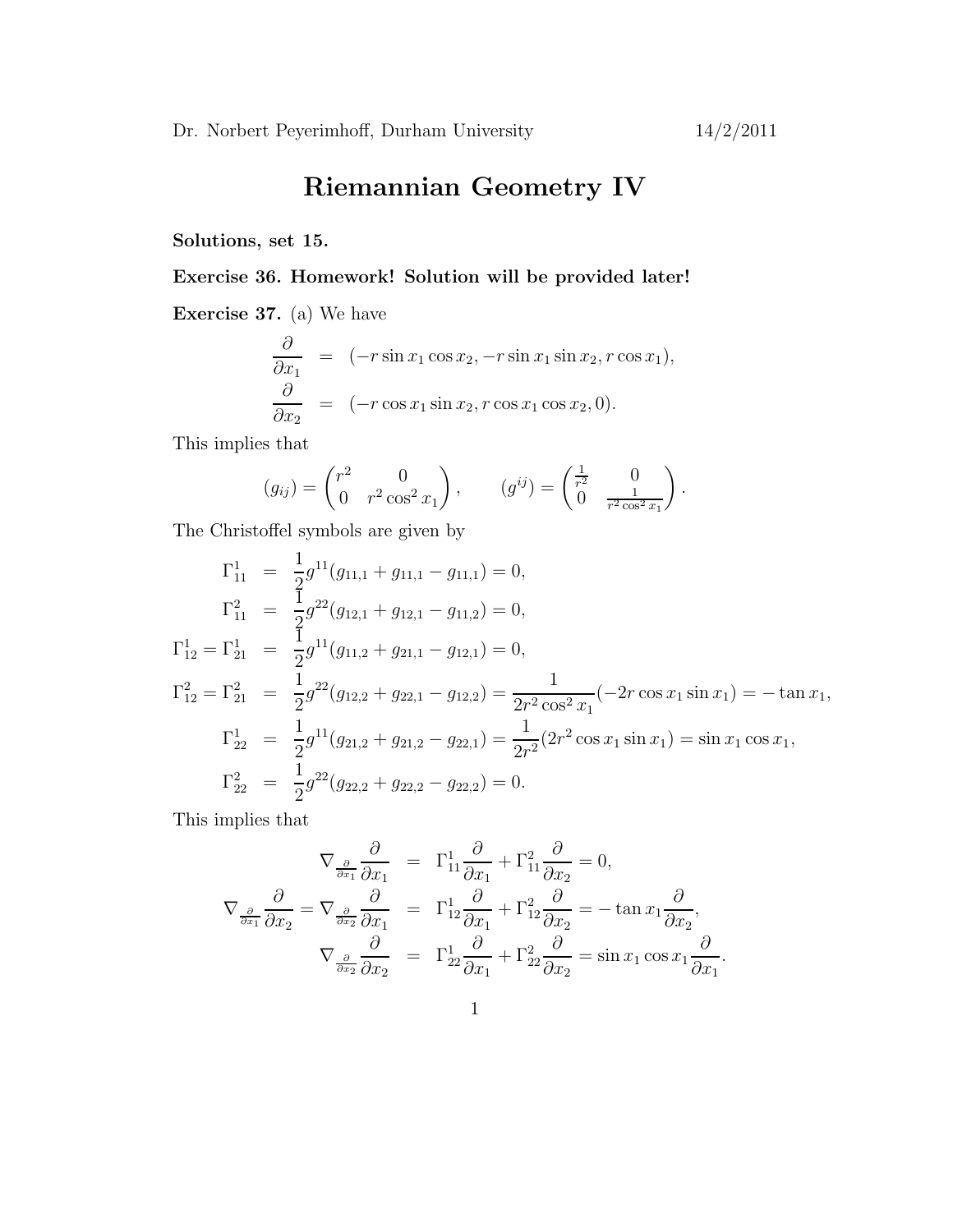(b) We have

$$
R\left(\frac{\partial}{\partial x_1},\frac{\partial}{\partial x_2}\right)\frac{\partial}{\partial x_2} = \nabla_{\frac{\partial}{\partial x_1}}\nabla_{\frac{\partial}{\partial x_2}}\frac{\partial}{\partial x_2} - \nabla_{\frac{\partial}{\partial x_2}}\nabla_{\frac{\partial}{\partial x_1}}\frac{\partial}{\partial x_2} - \nabla_{\left[\frac{\partial}{\partial x_1},\frac{\partial}{\partial x_2}\right]}\frac{\partial}{\partial x_2}
$$
  
=  $\nabla_{\frac{\partial}{\partial x_1}}\left(\cos x_1 \sin x_1 \frac{\partial}{\partial x_1}\right) - \nabla_{\frac{\partial}{\partial x_2}}\left(-\tan x_1 \frac{\partial}{\partial x_2}\right) - \nabla_0 \frac{\partial}{\partial x_2}$   
=  $(\cos^2 x_1 - \sin^2 x_1)\frac{\partial}{\partial x_1} + \tan x_1 \sin x_1 \cos x_1 \frac{\partial}{\partial x_1} = \cos^2 x_1 \frac{\partial}{\partial x_1}.$ 

(c) For a surface  $M$  we have, for every basis  $v,w$  of  $T_pM\colon$ 

$$
K(p) = \text{Gaussian curvature at } p = K(T_p M) = \frac{\langle R(v, w)w, v \rangle}{\|v\|^2 \|w\|^2 - \langle v, w \rangle^2},
$$

i.e., the sectional curvature  $K(T_pM)$  coincides with the Gaussian curvature  $K(p)$  at p. We conclude that

$$
K = \frac{\langle R(\frac{\partial}{\partial x_1}, \frac{\partial}{\partial x_2})\frac{\partial}{\partial x_2}, \frac{\partial}{\partial x_1}\rangle}{\|\frac{\partial}{\partial x_1}\|^2 \cdot \|\frac{\partial}{\partial x_2}\|^2 - \langle \frac{\partial}{\partial x_1}, \frac{\partial}{\partial x_2}\rangle^2} = \frac{\cos^2 x_1 \|\frac{\partial}{\partial x_1}\|^2}{\|\frac{\partial}{\partial x_1}\|^2 r^2 \cos^2 x_1} = \frac{1}{r^2}.
$$

**Exercise 38.** Note that  $E_{rs}(p) = \nabla_{e_r} E_s - \nabla_{e_s} E_r = 0$ . We obtain first

$$
\nabla R(e_i, e_j, e_k, e_l, e_m) = e_m(\langle R(E_i, E_j)E_k, E_l \rangle) = e_m(\langle R(E_k, E_l)E_i, E_j \rangle)
$$
  
=  $\langle \nabla_{e_m} \nabla_{E_k} \nabla_{E_l} E_i - \nabla_{e_m} \nabla_{E_k} E_i - \nabla_{e_m} \nabla_{E_{kl}} E_i, e_j \rangle.$ 

This implies that

$$
\nabla R(e_i, e_j, e_k, e_l, e_m) + \nabla R(e_i, e_j, e_l, e_m, e_k) + \nabla R(e_i, e_j, e_m, e_k, e_l) \n= \langle \nabla_{e_m} \nabla_{E_k} \nabla_{E_l} E_i + \nabla_{e_k} \nabla_{E_n} \nabla_{E_m} E_i + \nabla_{e_l} \nabla_{E_m} \nabla_{E_k} E_i \n- \nabla_{e_m} \nabla_{E_l} \nabla_{E_k} E_i - \nabla_{e_l} \nabla_{E_k} \nabla_{E_m} E_i - \nabla_{e_k} \nabla_{E_m} \nabla_{E_l} E_i \n- \nabla_{e_m} \nabla_{E_{kl}} E_i - \nabla_{e_k} \nabla_{E_{lm}} E_i - \nabla_{e_l} \nabla_{E_{mk}} E_i, e_j) \n= \langle R(e_m, e_k, \nabla_{e_l} E_i) + \nabla_{E_{mk}(p)} \nabla_{E_l} E_i - \nabla_{e_m} \nabla_{E_{mk}} E_i \n+ R(e_k, e_l, \nabla_{e_m} E_i) + \nabla_{E_{kl}(p)} \nabla_{E_m} E_i - \nabla_{e_m} \nabla_{E_{kl}} E_i \n+ R(e_l, e_m, \nabla_{e_k} E_i) + \nabla_{E_{lm}(p)} \nabla_{E_k} E_i - \nabla_{e_k} \nabla_{E_{lm}} E_i, e_j \rangle.
$$